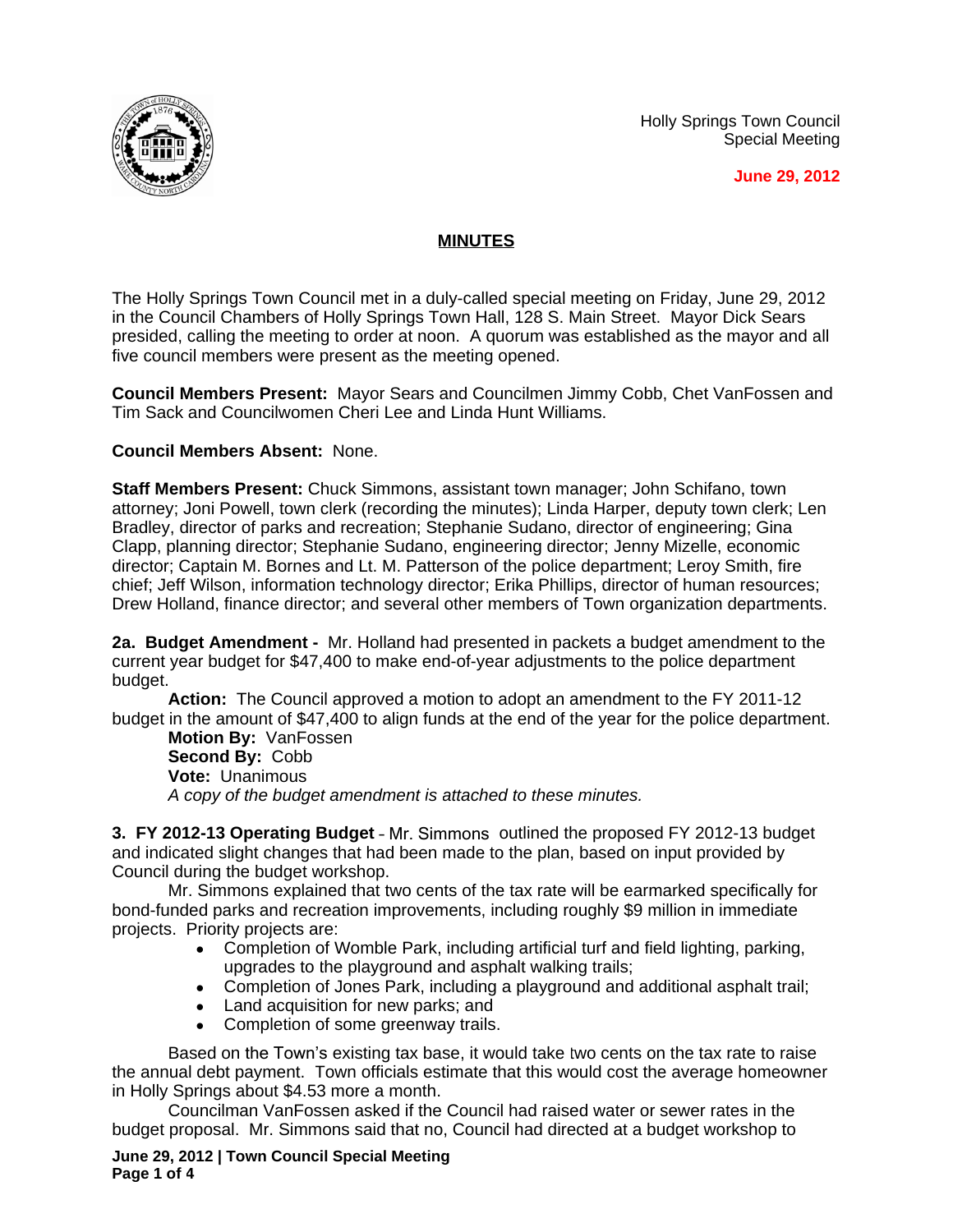offset the extra tax cost for residents by not raising the water and sewer rates.

The Town will use sewer reserves this year to pay for wastewater treatment plant improvements without raising rates, but the town manager had pointed out that the Town will likely have to raise rates next year to stay in front of debt payments on the plant expansion.

With that explanation completed, the Council commented on how conservative the budget appeared to be.

**Action:** The Council approved a motion to adopt Ordinance 12-03 establishing the FY 2012-13 operating budget for the Town of Holly Springs.

**Motion By:** Cobb **Second By:** VanFossen In discussion:

**Councilwoman Williams** – Councilwoman Williams read a prepared statement , which is below:

"As consumers today, we are bombarded with ideas and products that would be good to *have or something that is promoted as essential to our happiness and quality of life. As consumers, we make choices to either buy outside our budget to obtain the desired, thus increasing our liabilities; or find ways purchase within our budget; or just do without until we are able to manage the additional spending.* 

"This is what we are voting on today. You will hear that it is the perfect time with good *bond rates, reasonable construction costs, and good interest rates. You will hear that we are behind on our goals for Parks and Recreation and I agree, however, a fiscally prudent consumer does not always buy non-essentials when there is a good sale, especially when they are worried about keeping their jobs or homes. The argument for increasing the tax, however, is a persuasive argument and a sales pitch -- a sales pitch that is aimed directly at the taxpayer's wallet and will have ramifications throughout our local economy.*

"Yes, it does not cost much to most taxpayers, but what about those that cannot afford *even the modest increases? Is it prudent to buy just because there is a sale? Comments have been made in this debate that no one is hurting financially in Holly Springs. Those kinds of comments sadden me and are short-sighted and smacks of being out of sync with what really is going on in people*'*s lives. My thoughts are that people don't go around talking about it, but our food pantry is very busy these days and expanding.*

"So, my vote is a vote for slowing down the spending on non-essential projects until the *economy settles more. My vote is for the current budget without a tax increase for Parks and*  Recreation projects other than what we can afford without a tax increase."

**Councilman Sack** – Councilman Sack said his feelings are that over the years, the Town has put off a lot of parks and recreation projects in favor of more critically-needed facilities. We still have capital project needs, and that forces officials to depend on bond funding for parks and a tax rate increase to pay the debt. The town is \$40 million behind in parks and recreation needs, pursuant to citizen surveys of needs and master plans for existing parks. The Town trimmed those needs down to a base of \$20 million and asked voters to decide whether or not to move forward with those projects with the potential for a tax rate increase. He said taxpayers will be pleased with their return on investment as the Town's quality of place and lifestyle will be greatly enhanced.

**Councilman VanFossen** – Councilman VanFossen said when he was running for office, he often said he would not ever raise taxes unless voters were given the opportunity to vote on it. The bottom line to him is that voters in Holly Springs voted for the bond issue, and the Town needs to provide its citizens with at least some of the park improvements that are promised. He said the Town is \$40 million behind in projects due to lack of funding, and that is why Council took the question to the voters. If the referendum had been voted down by the voters, we would n't be having this conversation, he said.

**Councilwoman Lee** – Councilwoman Lee said she wants the Town to be good stewards of the funds that are the public trust. She said these are tough economic times and it does not seem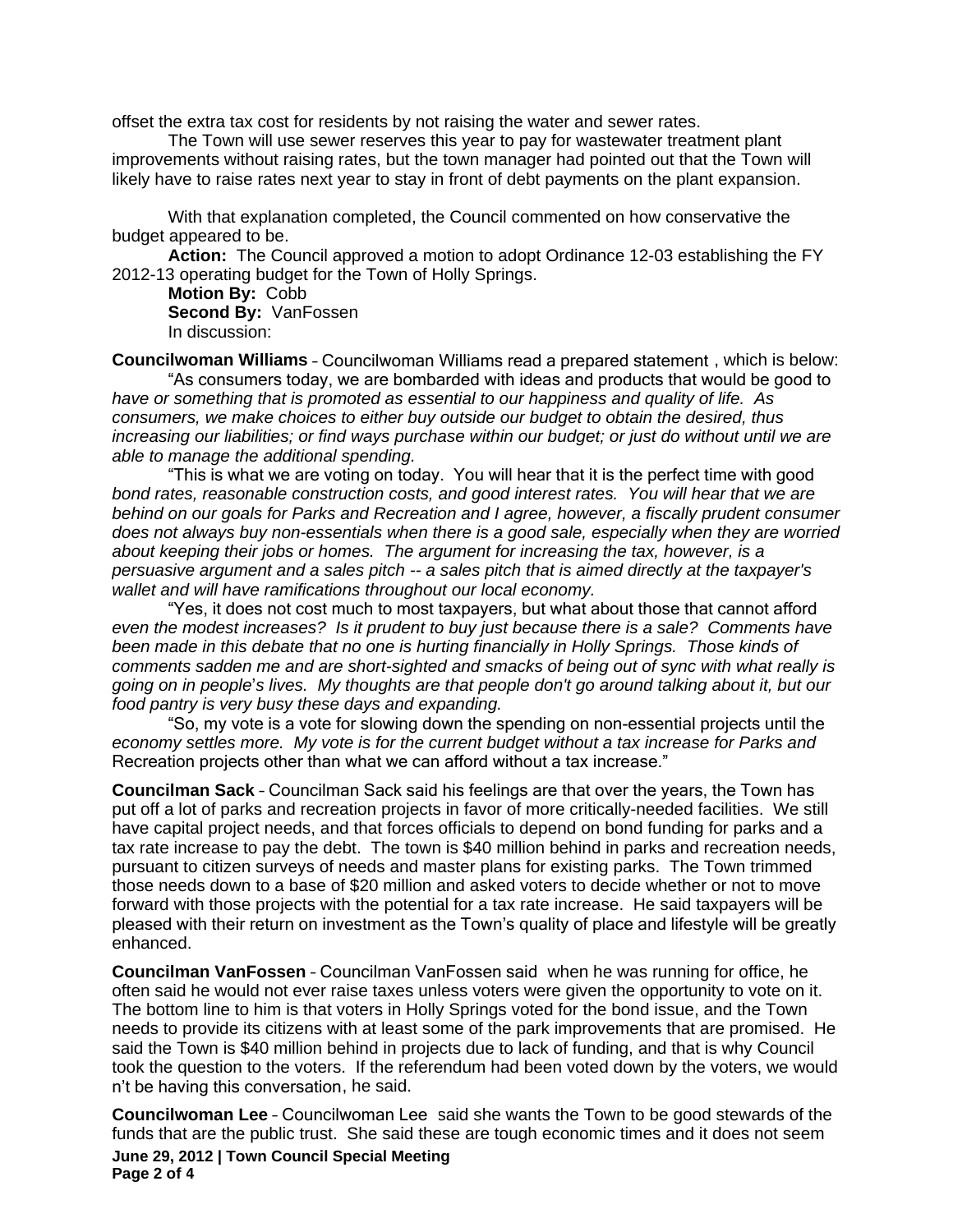right to raise the tax rate at a time when so many are struggling. She said she thinks there are those who voted for the bond issue with the idea that there would be no tax rate increase.

**Councilman Cobb** – Councilman Cobb said the voters have spoken. He said he listened to discussion at special and regular meetings and listened to every speaker and read every email on both sides of the issue. Every argument against the tax rate increase has its own valid point, as does every argument for the tax rate increase. His prepared statement is below:

"*Thank you for the opportunity to share with you my thoughts on the proposed budget with the 2 cent tax increase. I have put a lot of thought in my decision. In 2011, our voters approved a bond referendum for funding to be spent on Parks and Recreation capital improvements.* 

"*I have listened to council discussions at our town retreat, as well as numerous discussions in budget workshops and at regular town council meetings. I read every email sent to me and listened to every speaker who spoke at town council meetings. People were eager to share their opinions with me when they saw me around town - whether I was shopping at Wal-Mart or dining at Homegrown Pizza or somewhere in between. New residents have shared their opinions with me as have numerous business leaders. Our former Mayor Gerald Holleman shared with us the need to add park land without raising taxes. Every argument against the tax increase has its own valid points as does every argument in support of Parks and Recreation spending.* 

"*First of all, I want to commend the dedicated employees of the Town of Holly Springs for their diligence in trying to educate our population on the bond referendum. Parks and Recreation volunteers*  were available at the farmer's market on Saturday mornings, eager to answer questions. The town sent *direct mail to every home in Holly Springs. Opportunities for becoming informed were available on-line, at all town events, in assorted meetings, on our local HSTV-11, and in local newspapers. Information was shared in water bills, at town hall, the Hunt Center and other public areas as well town events. Secondly, the voters in Holly Springs are educated on issues. They pay attention. I will not sell the voters of Holly Springs short. Our voters are smart. They know the issues and they are educated on these issues. Voting precincts in Holly Springs always have incredibly high turnout for elections compared to other areas of Wake County.*

"*Our town leaders have frequently taken risks that paid off-Gerald Holleman, when he was mayor in 1991, spearheaded a bond for water and sewer improvements that laid the foundation for all that Holly Springs is today. Bonds totaling \$3,200,000 were issued over the past 1991, 1994 and 1997. Tax rates were increased by \$.05 in 1991 and again by \$.05 in 1994. These risks were taken at a time when the population of Holly Springs, according to the 1990 US Census encompassed only 920 people, with a median income of \$27,000 and poverty rate of 26%. Compare that with our population over 25,000, our median income of \$85,000 and 3.7% poverty rate. We need to celebrate these incredible strides. In 1990 Holly Springs lagged behind the State and County in median household income and had 3 times the poverty level of the County and twice the poverty level of the State. The picture of our town is now completely reversed. We can celebrate the fact that our median household incomes are now \$40,000 above the State median household income and \$21,000 over the Wake County median household*  income. Let's not forget our poverty level is now one*-third that of the County and one-fifth that of the State!*

"When running for election, I supported "smart growth*.*" Smart growth includes more than just *residential, industrial, business and retail growth. It also incorporates quality of life components and parks and recreation opportunities for citizens. This bond is for capital improvements that will help our town to provide those quality of life components. Is quality of life an essential need of a community? I feel it is. Without quality of life in a community, a community decays and wilts, crime rates increase and people, industries, businesses and retail move away. Parks and recreation growth is essential to an increased quality of life just like water and sewer was in 1991.*

"*We could wait and let town monies finance this Parks and Recreation infrastructure over time but honestly this would impact key town departments and their growth and continued maintenance and the ability of the town to do that over the long haul is questionable if our tax base does not increase. I feel the*  tax base growth needed to accomplish this would be significantly hampered without passing this budget.

"*Allow me to share with you what I see approving this budget with the tax increase will do for the residents of Holly Springs.* 

"*In the last census, our fastest-growing population demographic was composed of our senior citizens. Repeated studies show that Parks and Recreation investment not only encourages this population to become active but is also an investment in their health. This population will be living longer and help to lower their health care costs by utilizing these new improvements. So not only will this* 

**June 29, 2012 | Town Council Special Meeting Page 3 of 4**